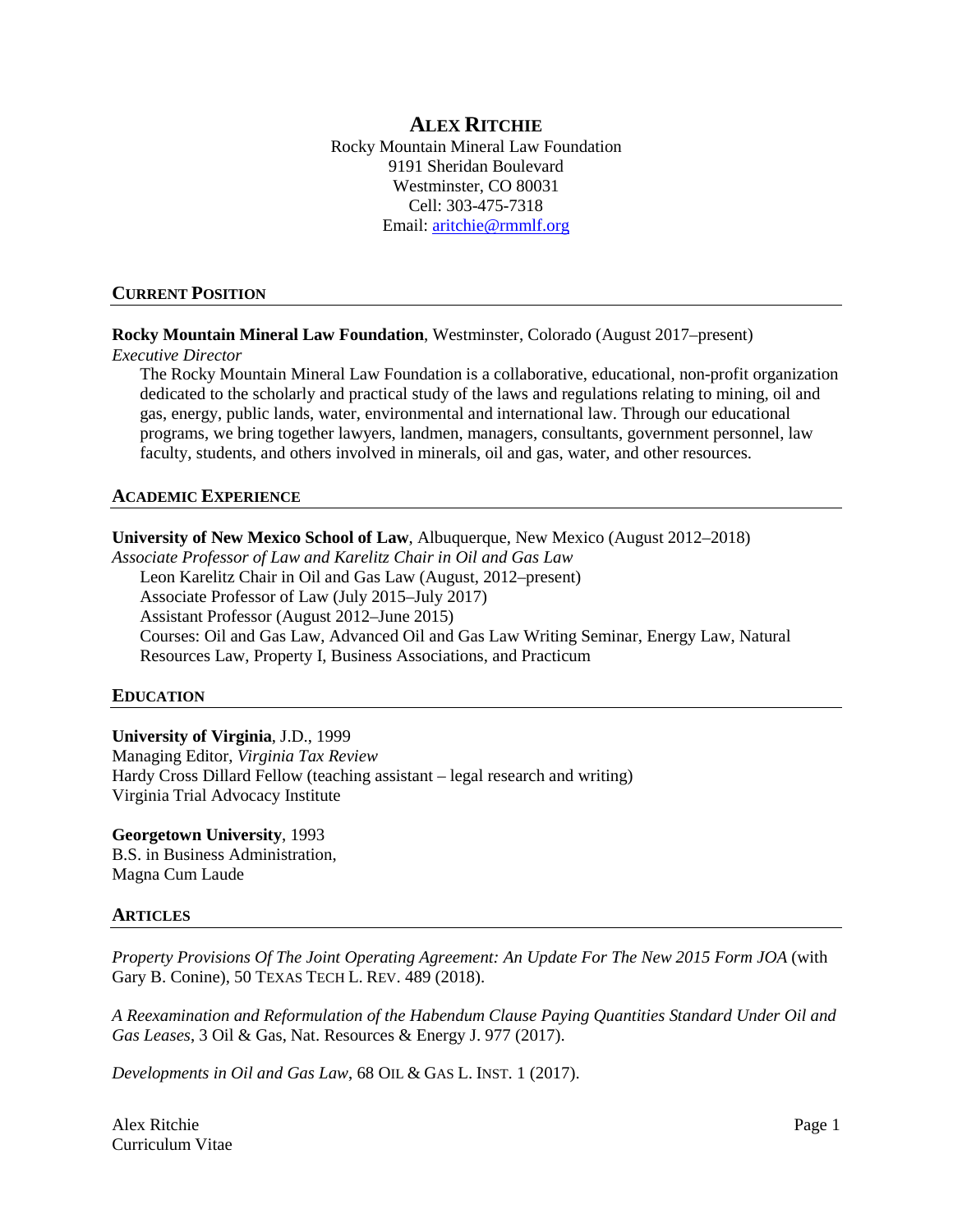*Fracking in Louisiana: The Missing Process/Land Use Distinction in State Preemption and Opportunities for Local Participation*, 76 LA. L. REV. 809 (2016).

*Creatures of Circumstance: Conflicts Over Local Government Regulation of Oil and Gas,* 60 ROCKY MNT. MIN. L. INST. 11-1 (2015).

*On Local Fracking Bans: Policy and Preemption in New Mexico,* 54 NAT. RES. J. 255 (2014).

*How Boilerplate Can Bite*, 50 ROCKY MTN. MIN. L. FDN. J. 243 (2014).

*Scattered and Dissonant: The Clean Air Act, Greenhouse Gases, and Implications for the Oil and Gas Industry*, 43 ENVTL. L. 461 (2013).

*Form 5 LLC: A Modest Proposal for a Limited Liability Company Agreement Based on Form 5*, 53 ROCKY MNT. MIN. L. INST. 13-1 (2007) (co-author).

Note: *Intermediate Sanctions: Controlling the Tax Exempt Organization Manager*, 18 VA. TAX REV. 1875 (1999).

# **BOOKS AND OTHER PUBLICATIONS**

THE LAW OF OIL AND GAS: CASES AND MATERIALS (Foundation Press 10th ed. 2016) (with Martin, Kramer and Hall).

FORM 5 LLC – EXPLORATION, DEVELOPMENT AND MINING LIMITED LIABILITY COMPANY FORMS (Rocky Mtn. Min. L. Fnd. 2015) (Lead Drafter on Drafting Committee).

HANDBOOK OF DUE DILIGENCE CHECKLISTS FOR OIL AND GAS AND MINING TRANSACTIONS (Rocky Mtn. Min. L. Fnd. 2010) (co-author).

ANNUAL OIL AND GAS LAW UPDATE (Am. Bar Assn. and Rocky Mtn. Min. L. Fdn. J. 2013–2017, Mark Christensen, ed.) (New Mexico update author).

### **SELECTED PRESENTATIONS**

"Property Provisions Of The Joint Operating Agreement: An Update For The New 2015 Form JOA," Rocky Mountain Mineral Law Foundation Special Institute on Oil and Gas Agreements: Joint Operations, Houston, Texas (December, 2017).

"A Reexamination and Reformulation of the Habendum Clause Paying Quantities Standard Under Oil and Gas Leases," University of Oklahoma Oil and Gas Symposium (April 2017).

"2016 Developments in Oil and Gas Law," Institute for Energy Law, 68<sup>th</sup> Annual Oil and Gas Law Conference, Houston, Texas (February 2017).

"Environmental Regulation of the Oil and Gas Industry: Overview and Recent Developments," New Mexico Bar Association, Natural Resources, Energy and Environmental Law Section, Living With Turmoil in the Oil Patch: What It Means to New Mexico?, Albuquerque, New Mexico (December 2016).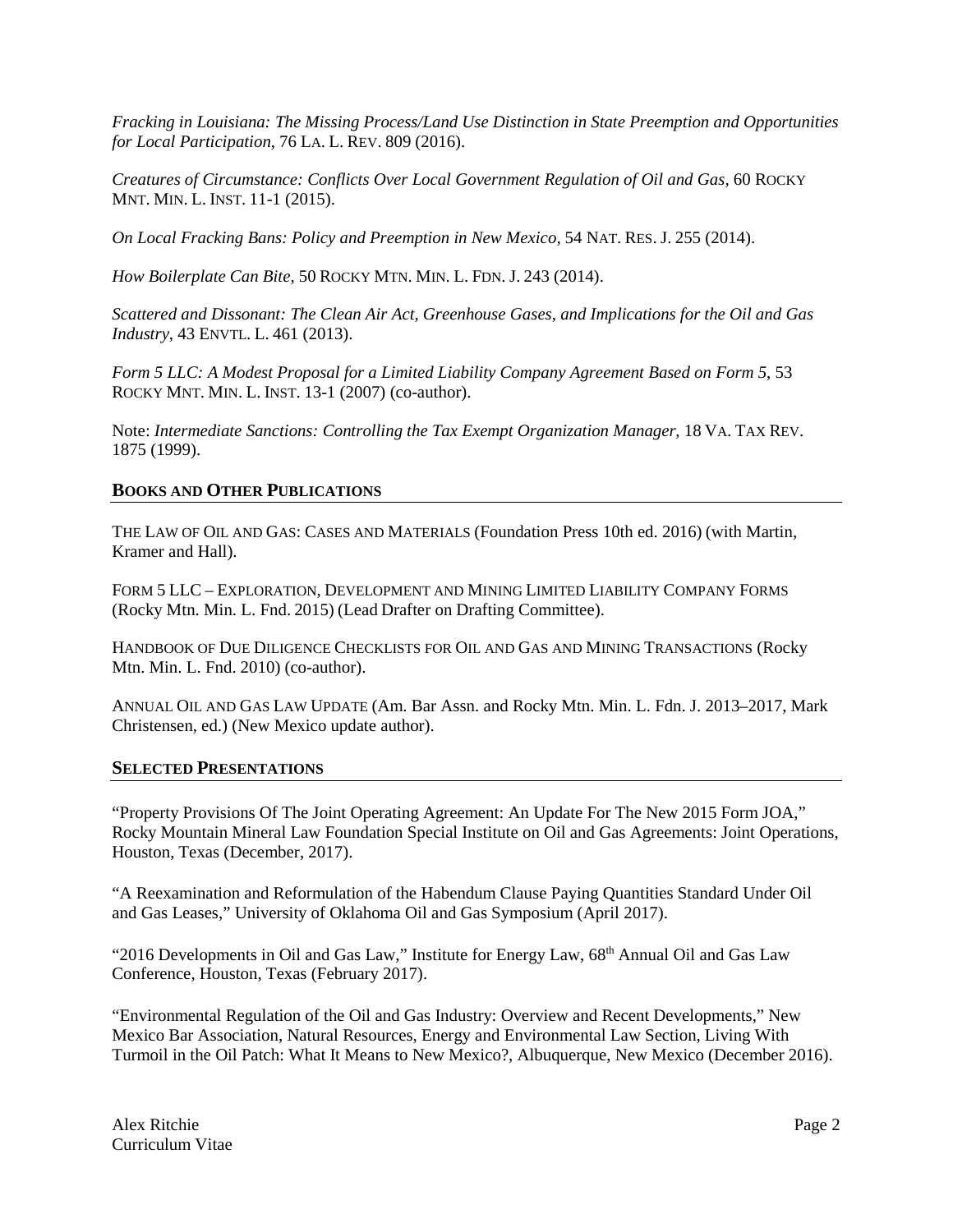"Property Provisions of the Joint Operating Agreement: An Update for the New 2015 Form JOA," Rocky Mountain Mineral Law Foundation Special Institute on Oil and Gas Agreements: Joint Operations, Houston, Texas (November 2016).

"Environmental Regulation of the Oil and Gas Industry," Rocky Mountain Mineral Law Foundation, Institute for Energy Law and Energy and Mineral Law Foundation, Oil and Gas Law Short Course, Houston, Texas (October 2016).

"Recent Developments in the Environmental Regulation of the Oil and Gas Industry," New Mexico Bar Association Annual Meeting, Santa Fe, New Mexico (August 2016).

"Transition Services Agreements," Rocky Mountain Mineral Law Foundation Special Institute on Oil and Gas Agreements: Purchase and Sale Agreements, Santa Fe, New Mexico (May 2016).

"The LLC Agreement: Management, Distributions and Related Alternate Provisions," Rocky Mountain Mineral Law Foundation, Workshop on Mining Form 5 LLC: The New Exploration, Development and Mining Limited Liability Company Model Forms, Denver, Colorado (October 2015).

"Environmental Regulation of the Oil and Gas Industry," Rocky Mountain Mineral Law Foundation, Institute for Energy Law and Energy and Mineral Law Foundation, Oil and Gas Law Short Course, Denver, Colorado (October 2015).

"Common Interests Created in Oil and Gas," Rocky Mountain Mineral Law Foundation, Institute for Energy Law and Energy and Mineral Law Foundation, Oil and Gas Law Short Course, Denver, Colorado (October 2015).

"Fracking in the Bayou: Local Regulation of Oil and Gas in Louisiana, 62nd Louisiana Mineral Law Institute, Baton Rouge, Louisiana (March 2015).

"Local Regulation of Oil and Gas Activities," New Mexico Bar Association, Oil and Gas: From the Basics to an In-Depth Study, Albuquerque, New Mexico (December 2014).

"Another Ethics Talk: Recent Changes to New Mexico Rules and Other Ethics Considerations," New Mexico Bar Association, Natural Resources, Energy, and Environmental Law Section, Albuquerque, New Mexico (December 2014).

"Local Oil and Gas Regulation Panel Discussion," University of New Mexico School of Law and Young Professionals in Energy, Energy Issue Roundtable, Albuquerque, New Mexico (November, 2014) (moderator and co-presenter) (conference organizer).

"Fracking in Your Neighborhood," University of New Mexico School of Law, Faculty Colloquium Series (October 2014).

"Fracking in Your Neighborhood," Louisiana State University Paul M. Hebert Law Center, Baton Rouge, Louisiana (September 2014).

"Trends in Local Regulation of Oil and Gas," Independent Petroleum Association of New Mexico Annual Meeting, Albuquerque, New Mexico (August 2014).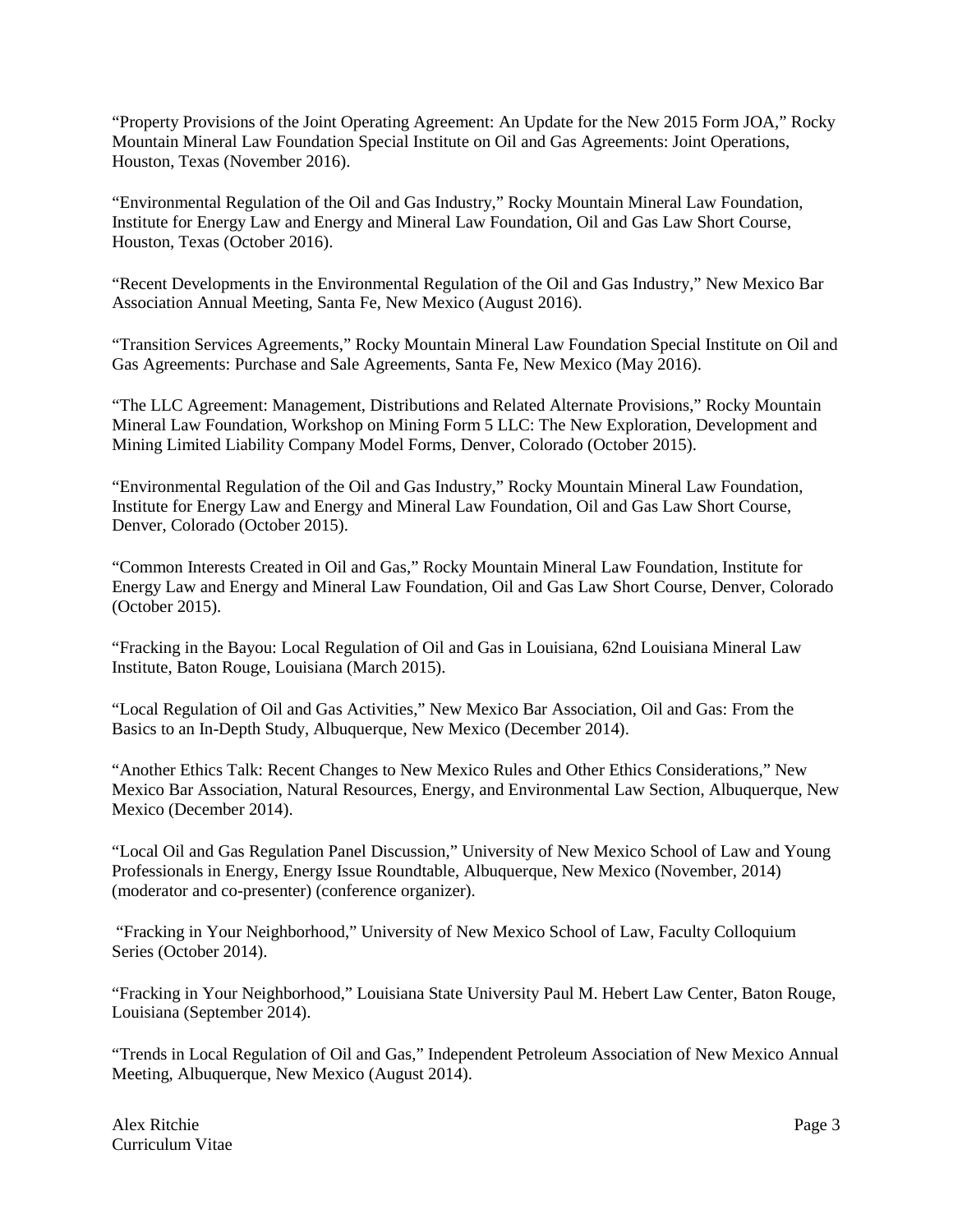"Local Regulation of Oil and Gas: A Panel Discussion," Rocky Mountain Mineral Law Foundation Annual Institute, Vail, Colorado (July 2014) (moderator and co-presenter).

"Issues involving Local Regulation of Oil and Gas," New Mexico Association of Professional Landmen, Roswell, New Mexico (May 2014).

"Oil and Gas Regulatory Issues," New Mexico Institute of Mining and Technology, Socorro, New Mexico (April 2014).

"Basics of the Clean Air Act," New Mexico Bar Association, Natural Resources, Energy and Environmental Law Section, Albuquerque, New Mexico (December 2013).

"Environmental Regulation of the Oil and Gas Industry," Rocky Mountain Mineral Law Foundation, Institute for Energy Law and Energy and Mineral Law Foundation, Oil and Gas Law Short Course, Denver, Colorado (October 2013).

"How Contract Boilerplate Can Bite," Rocky Mountain Mineral Law Foundation Special Institute on Oil and Gas Agreements: Goods, Services and People, Santa Fe, New Mexico (May 2013).

"Greenhouse Gas Regulation of Oil and Gas and Mining Industries," Rocky Mountain Mineral Law Foundation Special Institute on Air Quality Issues Affecting Oil and Gas and Mining Development in the West, Denver, Colorado (March 2013).

"New Federal Air Quality Developments Affecting Upstream Oil and Gas Operations," New Mexico Independent Petroleum Association Annual Meeting, Albuquerque, New Mexico (August 2012).

"The Due Diligence Process and Its Impact on the Deal," Rocky Mountain Mineral Law Foundation Special Institute on Due Diligence in Oil and Gas Transactions, Houston, Texas (May 2011).

"The New Draft Form 5 LLC Mining Joint Venture Operating Agreement and Related Agreements," 56th Rocky Mountain Mineral Law Annual Institute, Banff, Alberta, Canada (July 2010) (co-presenter).

### **SERVICE**

### **University of New Mexico Law School Committee Service**

- Faculty Advisor, Natural Resources Journal (Fall 2014–Spring 2015)
- Natural Resources and Environmental Law Program Committee (Fall 2012–present) (chair, Fall 2015)
- Faculty Appointments Committee (Fall 2013–Spring 2016) (co-chair, Fall 2015–Spring 2016)
- Building and Safety Committee (Fall 2012–Spring 2013)
- Suspension, Retention, and Readmission Committee (Fall 2012–Spring 2014)

### **Getches-Wilkinson Center for Natural Resources Energy and the Environment**

• Advisory Council (July 2017–present)

#### **Colorado Bar Association, Natural Resources and Energy Law Section**

• Council (July 2017–present)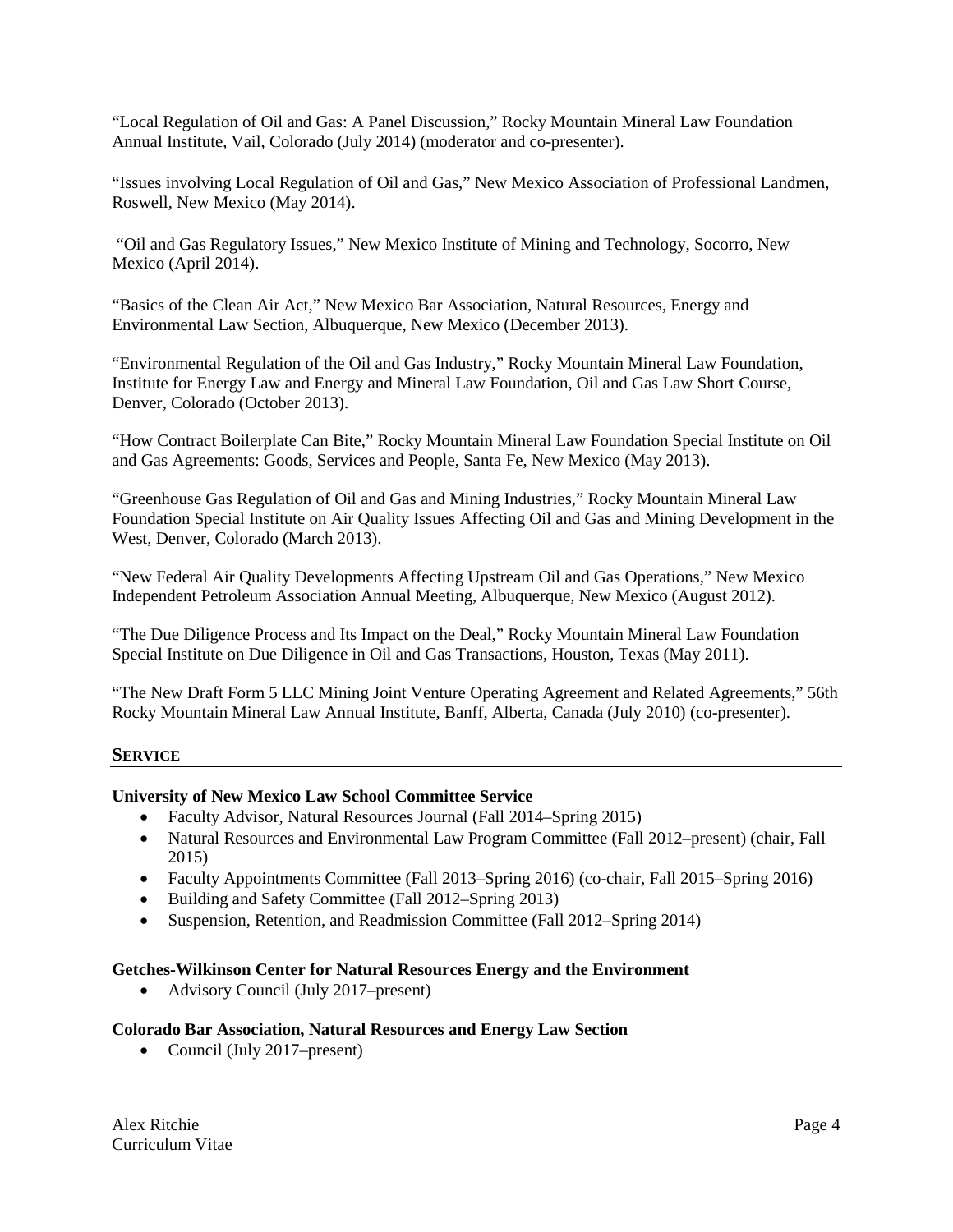# **Rocky Mountain Mineral Law Foundation**

- Board of Directors (July 2016–July 2017)
- Trustee (July 2010–July 2017)
- Oil and Gas Co-Chair,  $61<sup>st</sup>$  Annual Institute (program held July 2015)
- Special Institutes Committee (September 2010–July 2017)
- Bylaws Committee (July 2014–June 2015)
- Audit Committee (July 2013–July 2017)
- Co-Chair, Special Institute on Oil and Gas Agreements: Goods, Services and People (program held May 2013).
- Program Committee, Special Institute on Air Quality Issues Affecting Oil and Gas and Mining Development in the West (program held February 2013).
- Form 5 LLC Mining Joint Venture LLC Forms, Lead Drafting Committee (2008–2015). Committee selected to author comprehensive set of mining exploration, limited liability company agreement, and related joint venture forms and manual.
- Revised Form 7, Confidentiality and Non-Disclosure Agreement Committee (2009). Committee selected to revise industry standard confidentiality and non-disclosure agreement and manual.
- Program Committee, Special Institute on Due Diligence in Mining and Oil & Gas Transactions (2009–2010)

**American Bar Association**, New Mexico Oil and Gas Reporter (July 2013–July 2017)

**State Bar of New Mexico**, Natural Resources, Energy and Environmental Law Section, Board of Directors (January 2015–July 2017)

**Institute for Energy Law**, Center for American and International Law, Faculty Advisory Committee (August 2012–July 2017)

**Leadership Denver**, Metro Denver Chamber of Commerce (graduate Class of 2007)

**Urban Peak**, Board of Directors, Executive Committee, Human Resources Committee, Needs Assessment Committee, Drop-In Center Committee (2005–2009)

- Nationally-recognized non-profit providing shelters, transitional housing, a drop-in youth center, education, mental health and other services to homeless and at-risk youth
- Provided pro bono legal and governance representation in merger and reorganization of four nonprofits into Urban Peak, including consolidation of five boards into a single board

# **Denver Mayor John Hickenlooper's PJ Party to End Homelessness**, Organizing Committee (2008– 2009)

### **Second Annual Jim Bye Day of Volunteerism**, Organizer (2008)

• Raised over \$20,000 and organized a day of volunteerism in a partnership with Mile High United Way with 175 volunteers donating time to charitable organizations

### **The Spot Youth Center**, Board of Directors (February, 2002–2005)

• Non-profit providing a drop-in youth center to gang and other at-risk youth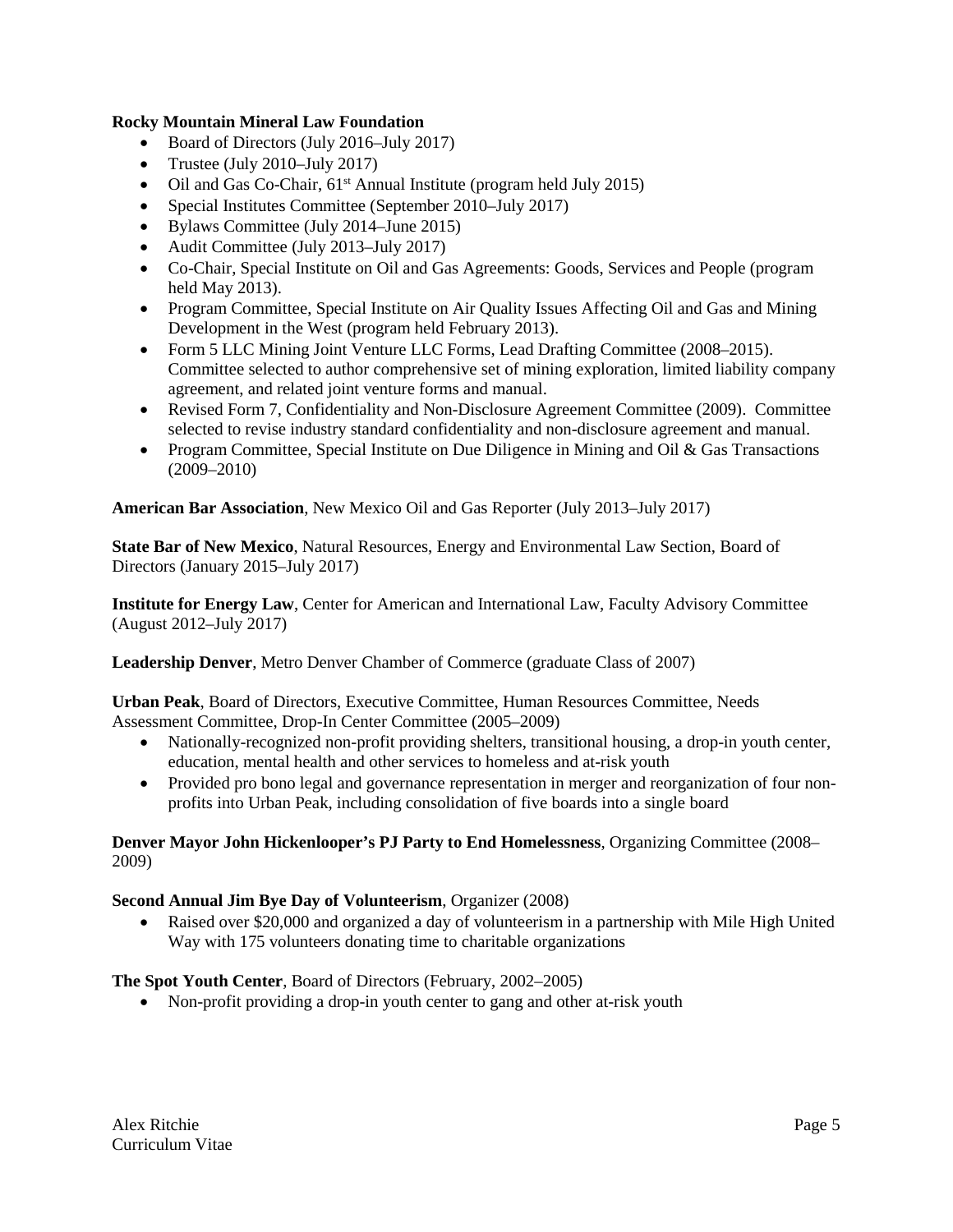### **PROFESSIONAL EXPERIENCE**

**Suncor Energy Inc.** (NYSE: SU), Denver, Colorado Office (September, 2009–May, 2012)

*U.S. Senior Legal Counsel*

- Provide legal support for U.S. environmental and safety matters, including representation in compliance, inspection, investigation and other enforcement matters; legal developments tracking and implementation; and representation before the Environmental Protection Agency, the Colorado Air Quality Control Commission and other regulatory agencies
- Provide legal advice, drafting, negotiation and other support for various aspects of the U.S. upstream and downstream businesses, including acquisitions and divestitures; federal, state and private mineral rights and land use matters; major projects; employment and human resources matters; marketing, sales, supply, construction and other commercial transactions; production, property and income tax matters; and U.S. corporate board matters
- Manage various claims, disputes, litigation, arbitrations, governmental investigations and enforcement actions and settlements
- Manage outside counsel and consultants assisting with legal matters
- Assist with cross-functional matters such as U.S. policies and procedures implementation and compliance, and lobbying and community stakeholder issues

# **Holme Roberts & Owen LLP**, Denver, Colorado (October, 2000–September, 2009)

*Partner (Elected December, 2006)/Senior Counsel/Associate; Natural Resources, Commercial Law & Securities Sections*

- Oil & Gas/Mining/Natural Resources representation of buyers, sellers and other parties in oil and gas, mining and alternative and renewable energy acquisition, divestiture, joint venture, merger and similar transactions ranging in size from under \$1 million to over \$1 billion, and in other oil and gas and mining transactional matters
- Securities representation of issuers in securities offerings, including initial public offerings, private placements, secondary offerings under Rule 144, tender offers, subscription rights offerings, going private transactions and public and private debt offerings; advising clients on accounting and day to day disclosure requirements
- Banking and Finance representation of both borrowers and lenders in sophisticated secured and unsecured financing transactions
- Commercial Arrangements representation of clients in drafting and negotiating construction contracts, supply and marketing agreements, distribution and transportation agreements, services and other agreements, and in permit, bonding and licensing arrangements
- General Corporate representation of clients in a broad range of industries, drafting and negotiating real estate and intellectual property agreements and advising on governance, disclosure, tax and other legal issues
- Litigation Representation of clients in complex settlement arrangements

# **Hughes & Luce, L.L.P.**, Dallas, Texas (September, 1999–October, 2000)

*Associate, Tax Section*

• Representation of clients in a variety of corporate, partnership, and employee and employee benefits tax structuring and planning matters